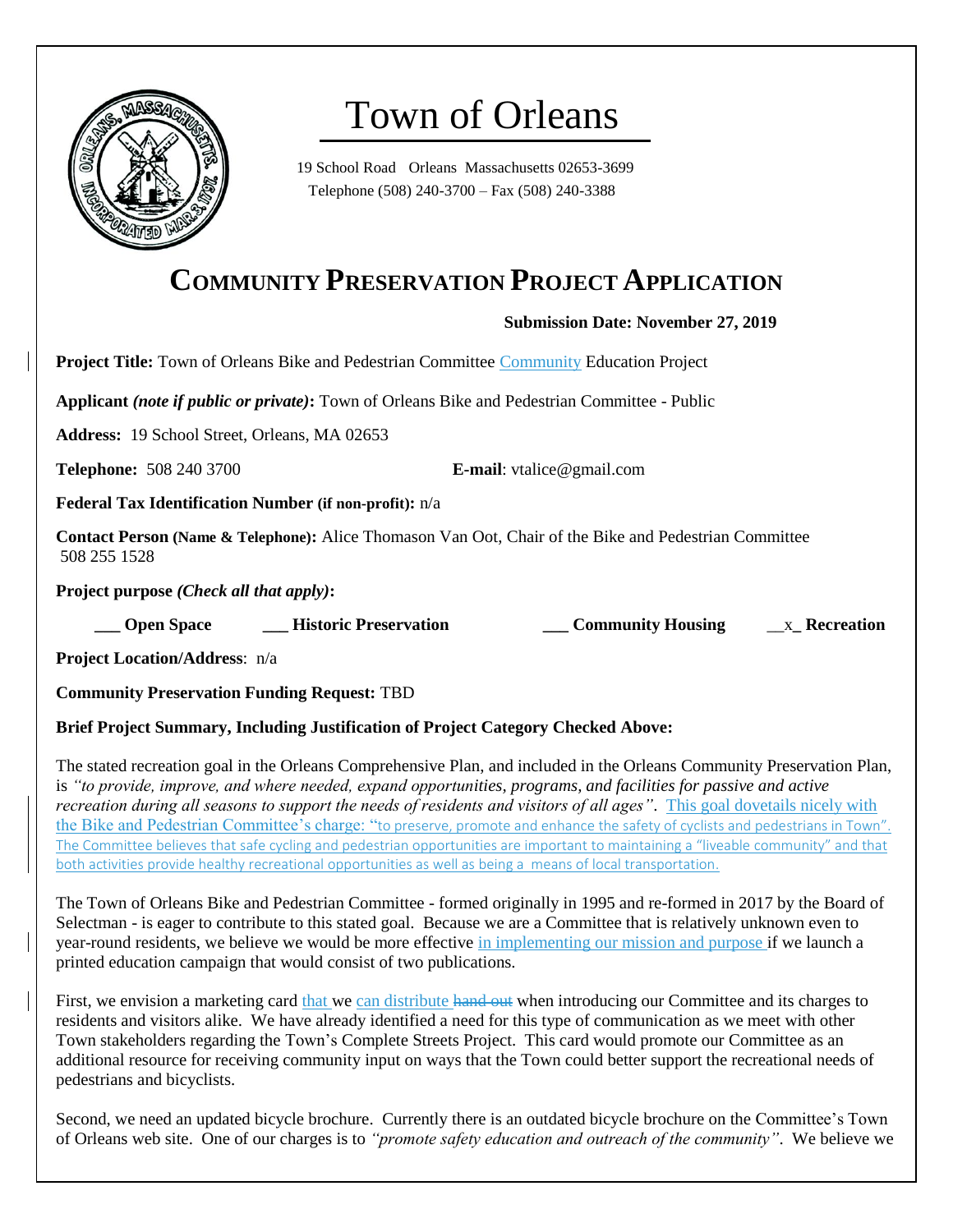will be more effective in accomplishing this charge if we not only post an updated brochure on our web site, but also print and distribute paper brochures, as done by nearby towns. An updated brochure will encourage safe use of bicycles on bike trails, bike lanes and appropriate roads, thus making the most of our existing recreational assets.

Therefore, we are making a funding request of \$800.00 for the printing of both marketing cards and bicycling brochures.

#### **Please attach the following information with all applications:**

# **DETAILED NARRATIVE:**

Our proposed project is simple and straightforward. We are requesting that the CPC be our source of funding for 2,500 printed bicycle brochures and 2,500 printed postcards. One of the members of our Committee has worked on the design of these two publications and Committee members have drafted the messages to the target audiences. A draft copy of the proposed brochure is included with this application.

Our goal is to establish The Town of Orleans Bike and Pedestrian Committee as promoting opportunities for outdoor recreation for people of different ages and abilities, while preserving the essential village character of Orleans that residents and visitors cherish.

Our objectives are to:

- Make residents and visitors aware of the Town's commitment to providing safer, more accessible and comfortable means of travel between home, school, work, recreation and retail destinations for all travel modes – walking, biking, transit, and motorized vehicles - and for people of all ages and abilities;
- Identify existing bike trails, designated on-road bike lanes, as well as safe routes on access and scenic roads;
- Provide guidance on the suitability of these trails, lanes and routes based on biking ability; and
- Educate bicyclists on Massachusetts rules of the road applicable to them.

We plan wide distribution of our marketing card within and outside Orleans. Within Orleans we plan distribution to: other Town Committees, the Chamber of Commerceongress, Snow Library, schools, churches and non-profit organizations. Outside of Orleans we plan distribution to groups with whom we are already partnering, such as bike and pedestrian committees in nearby towns (we are part of an informal Elbow of the Cape group that includes Chatham, Harwich, Brewster and Orleans) and appropriate Cape Cod and state groups focused on promoting passive and active recreation. We plan to distribute the safety brochure to families at the elementary and middle schools; doctor's offices; real estate offices and other public places.

Our goal and objectives are consistent with the Orleans Comprehensive Plan, the Orleans Community Preservation Plan and the 2016 update of the Town's Conservation, Recreation and Open Space (CROS) Plan as stated below.

#### **Orleans Comprehensive Plan**

The Vision Statement is that by 2020:

*"Orleans will be a family vacation destination with ready access to its open spaces, recreational facilities, and beaches."*

One of the transportation goals is:

*"To establish and maintain a multi-modal transportation system for present and future year-round and seasonal needs. This system should be safe, convenient, accessible, effective, economical".*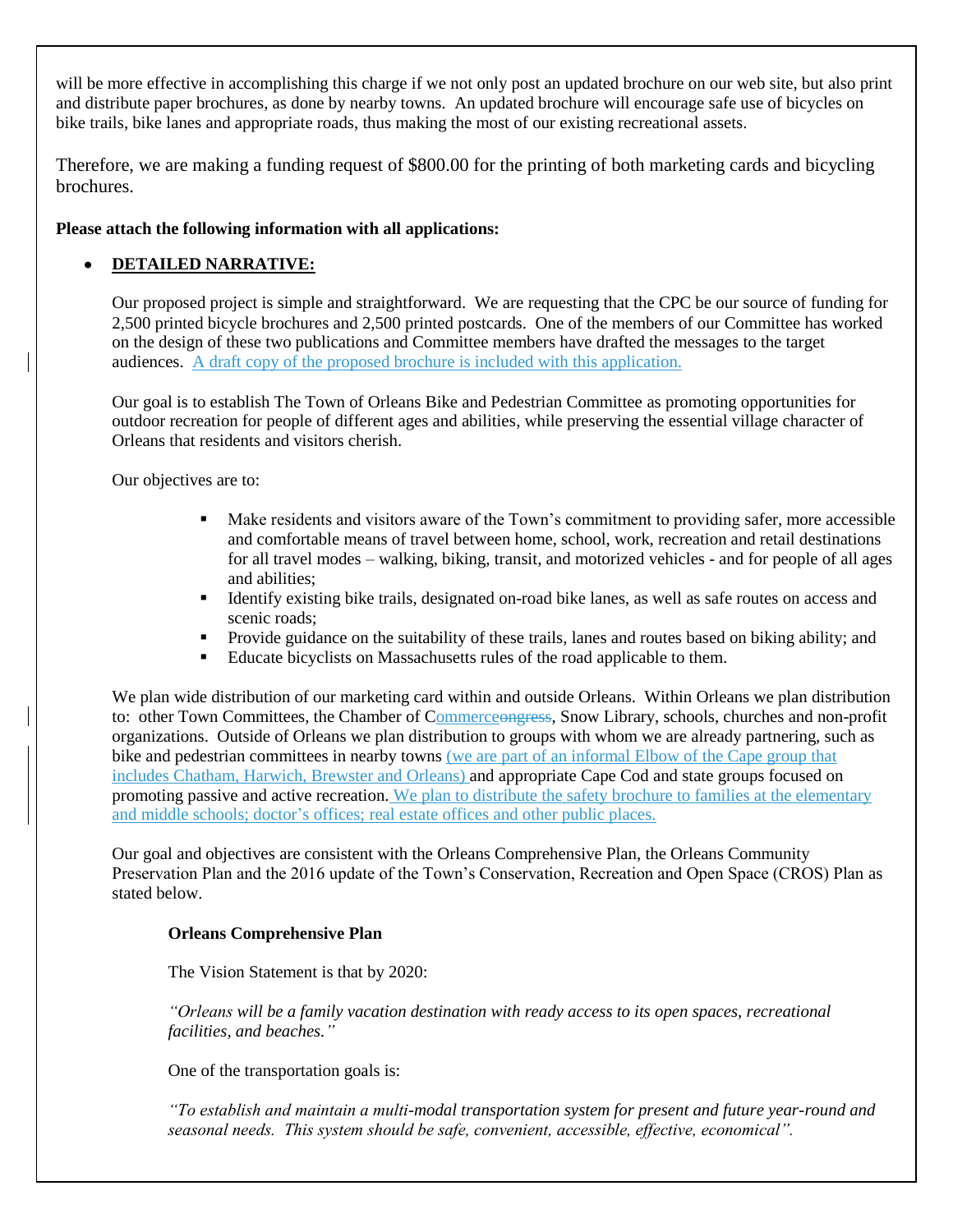Policies to meet this transportation goal include the following:

*"Transportation and circulation improvements should be consistent with the town character and accomplish the visibility and access of local merchants and encourage pedestrian and bicycle activity and give clear directions".* 

Under the implementation program section, OS10 assigned to the Parks and Beaches Department and listed as requiring minimal resources was:

*"Provide and maintain a brochure, including a map that describes the recreational features of all pocket parks, beaches, town landings, hiking areas, bike paths and all other recreational facilities".*

#### **Orleans Community Preservation Plan**

The Orleans Community Preservation Plan states that:

*"The Community Preservation Act defines Recreational use as active or passive recreational use including, but not limited to, the use of land for community gardens, trails, and non-commercial youth and adult sports, and the use of land as a park, playground or athletic field".*

#### **Conservation, Recreation and Open Space (CROS) Plan**

The 2016 update of the Town's "Conservation, Recreation and Open Space (CROS) Plan – which was based on Town surveys conducted in 1999 and 2005 as well as additional input from citizens, identified a list of recreational needs, one of which was bike trails.

In conclusion, we believe our education project is both affordable and achievable project and will help promote goals the Town of Orleans seeks to achieve. It is a modest start to fostering the essential character of Orleans as a tourist destination with extensive recreation opportunities, beyond its beaches. It will help promote the picturesque quality of the town and that special sense of place that year-round residents, summer residents and visitors cherish. It will hopefully draw more tourists thereby boosting the economy. It will help make the most of the Town's existing recreational assets. It will encourage use of bicycles on safe routes to reduce congestion, conserve energy and improve air quality, especially in the summer months. It will improve transportation options for the most vulnerable segments of the Orleans population who rely on bicycles for their transportation needs. It will make our access and scenic roads more available to experienced bicyclists. It will compliment other initiatives to highlight Orleans historic sites.

## **ACTION PLAN AND TIMELINE:**

As stated earlier, our education project is simple and straightforward. Our action plan is feasible, practical, of advantageous cost/benefit value, and can be implemented expeditiously within budget.

As regards the bicycling brochure, we are not attempting to produce a comprehensive brochure as cited in the Orleans Comprehensive Plan under OS10 in the Implementation Program. Our brochure is specifically targeted to describe recreational opportunities for bicyclists. We have updated the bicycle brochure and had it reviewed by the Police Department to ensure compliance with Massachusetts bicycle rules of the road. Upon receipt of the funding, we will deliver the attached draft brochure to a local printer and expect to have it available for the second half of the 2020 calendar year. We will then post it on our section of the Town's web site. We know of no legal requirements or any impediments to implementation.

 **FINANCIAL DATA:** Attached please find two cost estimates from potential printing companies. We find the Sir Speedy cost estimates to be the more reasonable of the two. We requested funds from the Town of Orleans,